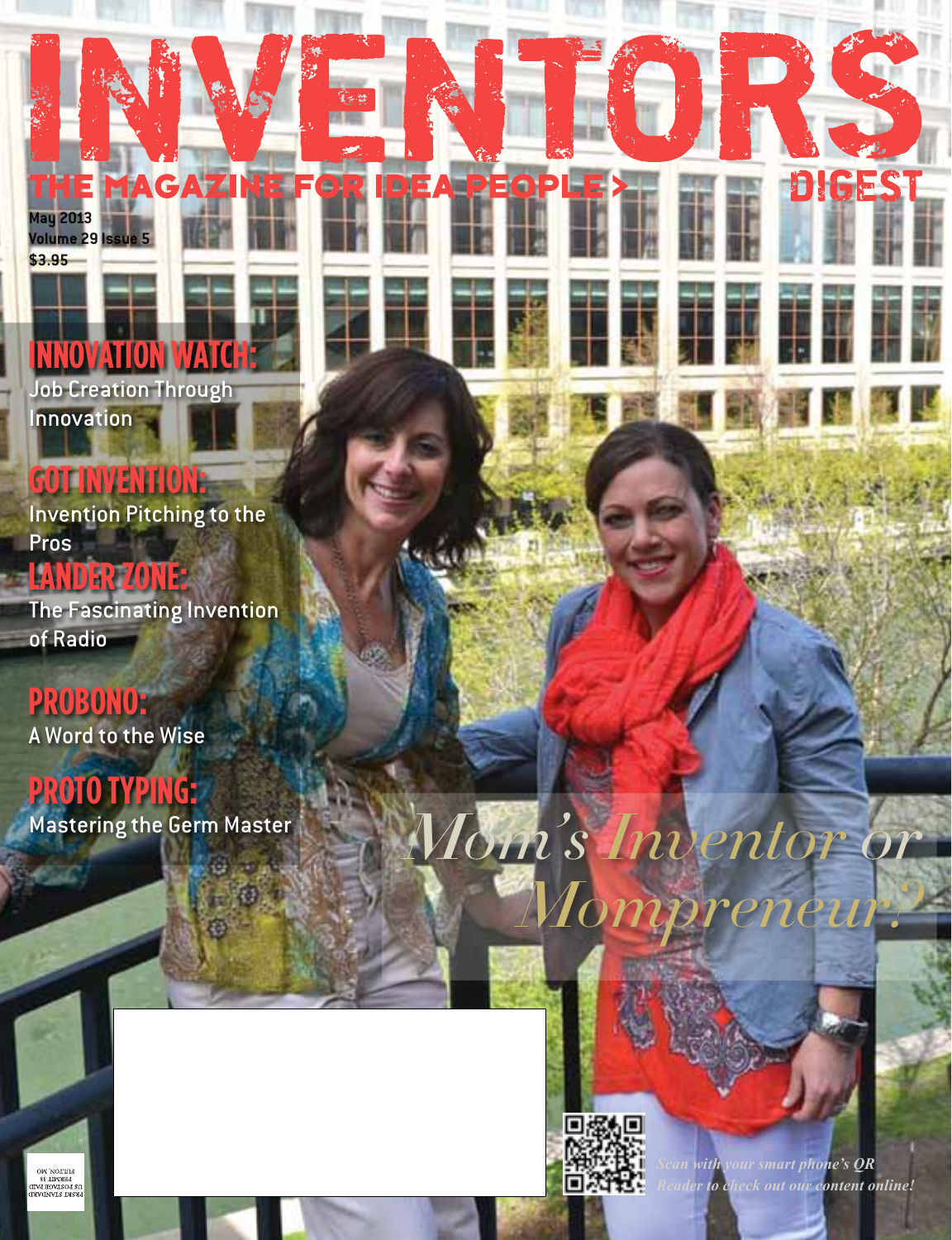A Word to the Wise- You Don't Own It Just By Inventing It By Kari Barnes,

Many inventors assume that once they have created a new invention, then that invention belongs to them – creation equals ownership. However, simply inhave created a new invention, then that invention belongs to them – creventing something does not necessarily mean ownership, at least for all of the rights generally considered as part of a property right. There are a lot of rights associated with ownership including the right to use, modify, improve, or destroy the created invention as well as the right to exclude others from making, using, or selling that invention. Another very important ownership right is the ability to transfer one or more of these rights to others, for example by licensing or assignment. Depending on the situation, an inventor may have different combinations of these rights to their invention.

Let's start with the simple creation of a widget – no employer, joint inventors, outside investors, just a guy in his garage. In this case, the inventor may have the right to use, modify, improve, and destroy the widget as long as someone else has not previously invented the widget and obtained superior rights. However, the inventor does not have any rights to prevent others from using, modifying, or improving a copy of the widget. If the inventor wants to prevent others from making, using, or selling the invented widget, he must either keep it secret or obtain a patent.

Patents are granted by the U.S. government to "whoever invents or discovers any new and useful process, machine, manufacture, or composition of matter, or any new and useful improvement thereof." 35 U.S.C. § 101 (2013). With a patent, the owner may "exclude others from making, using, offering for sale, or selling the invention throughout the United States or importing the invention into the United States." 35 U.S.C.  $154(a)(1)$  (2013). So long as the inventor obtains a patent, he has the right to exclude others from the created widget. In addition, as long as the inventor does not interfere with the patent rights of another, the inventor has the rights to use the widget. Therefore, the inventor has the full ownership rights to the created invention only if he/she obtains a patent and does not infringe another's patent.

Rutan & Tucker, LLP

Determining ownership becomes much more interesting when others are involved in or related to the inventor or the invention. For example, joint inventors, investment contributors, manufacturers, employers, friends, spouses, and others may be part of the equation. Depending on the given relationship and/or the given contribution, these involved persons or entities may obtain one or more of the rights of ownership.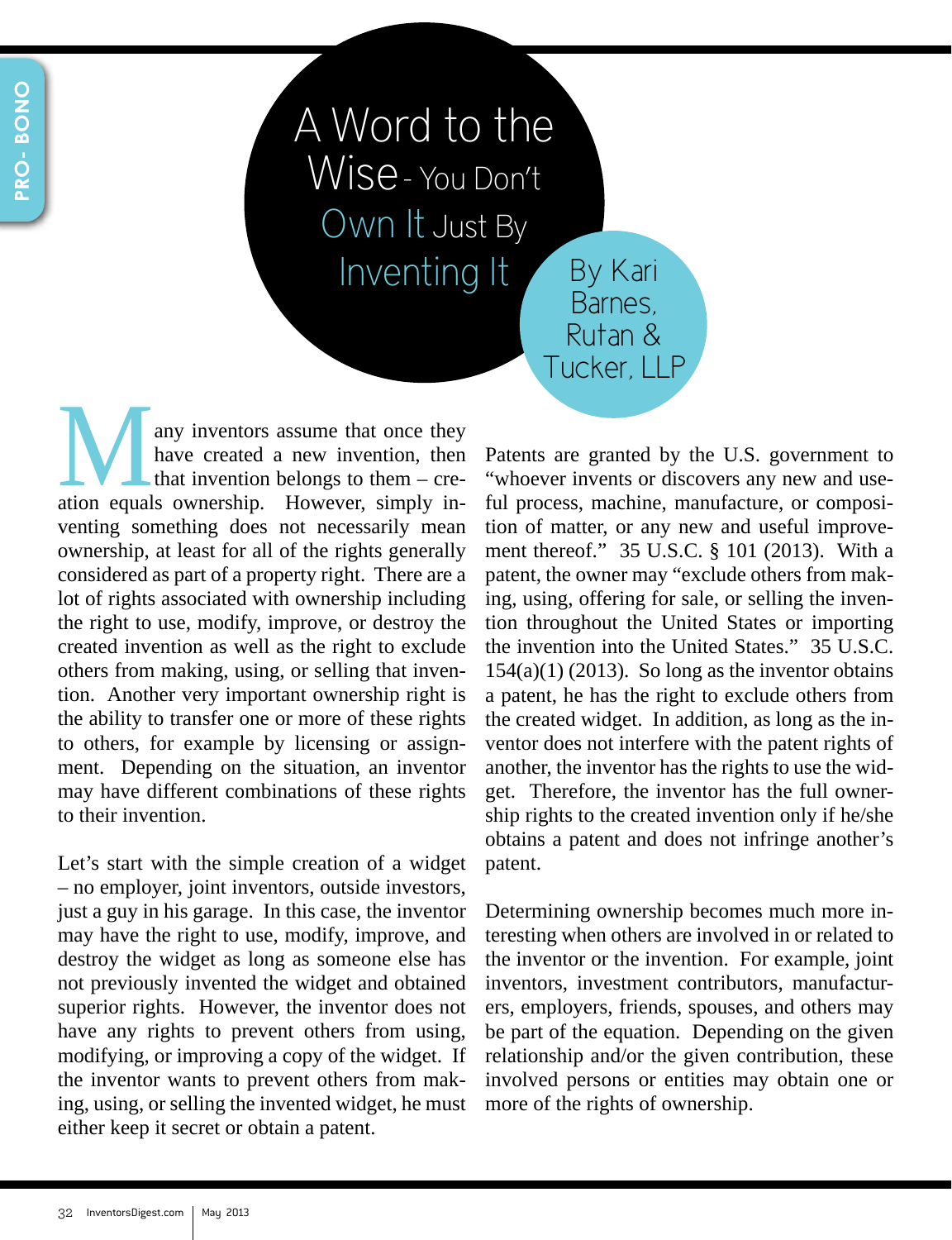The easiest and usually most intentional way to give one or more of the ownership rights to others is through assignment or license. 35 U.S.C. § 261. Generally, agreements to transfer invention rights occurs after the invention is created. However, an inventor may transfer rights to future inventions, before the invention has even been conceived. The most common instance of agreeing to transfer ownership rights to future inventions occurs in the employment context through an employment agreement, employee handbook, or joint venture agreement. Many states provide statutes that govern these agreements. For ex-

ample, California assumes that any inventor has exclusive ownership to his invention, but permits the inventor to transfer those rights through an employment agreement. CA Civil Code § 980; CA Labor Code § the owner, the inventor 2870. The statute, however, then limits what invenmay still not be able to tions may be transferred, such as those that are developed entirely on an inventor's own time, without employer's equipment, supplies, facilities, or trade secret information unless those inventions

relate to the employer's business or result from work performed by the employee for the employer. CA Labor Code § 2870. Therefore, an employee should not only carefully review their employment agreements, and keep up to date on any revisions to company handbooks or policies, but should also be aware of the state statutes governing ownership rights of inventions and the assumptions imposed by those statutes.

When no written agreement exists, who owns the invention will be determined by a state's individual laws and usually balances a number of factors to determine a fair and equitable result.

For example, the inventor is generally assumed to own the invented subject matter, even if employed when it was conceived or built. Houghton v. United States, 23 F.2d 386, 389-390 (4th Cir. 1928). The employee may also retain ownership rights if the employee makes it clear through statements or actions that they did not intend to transfer any ownership rights just because of the employment relationship. Banks v. Unisys Co., 228 F.3d 1357, 1359 (Fed.Cir. 2000). However, when an employee is employed to invent, succeeds in inventing, and uses company time and/ or resources to invent, it is likely that the compa-

ny will be determined the owner. Stan-

dard Parts Co. v. Peck, 264 U.S. 52 (1924). Determining ownership is a juggle of many considerations. Therefore, to reduce the uncertainty and associated risk, an inventor should consider including ownership provisions in any agreements with employers, joint inventors, manufacturers, contractors, or other joint venture ar-

rangements.

"Even if the inventor

has been determined

fully control all of the

ownership rights.'

Even if the inventor has been determined the owner, the inventor may still not

be able to fully control all of the ownership rights. For example, in the absence of a contrary agreement, an employer may have "shop rights" if an employee uses company time and/or resources to conceive or make an invention. Shop rights give an employer a non-exclusive, non-transferable, irrevocable, royalty-free license to the invention. McElmurry v. Arkansas Power & Light Co., 995 F.2d 1576, 1580-1581 (Fed. Cir. 1993); United States v. Dubilier Condenser Corp., 289 US 188